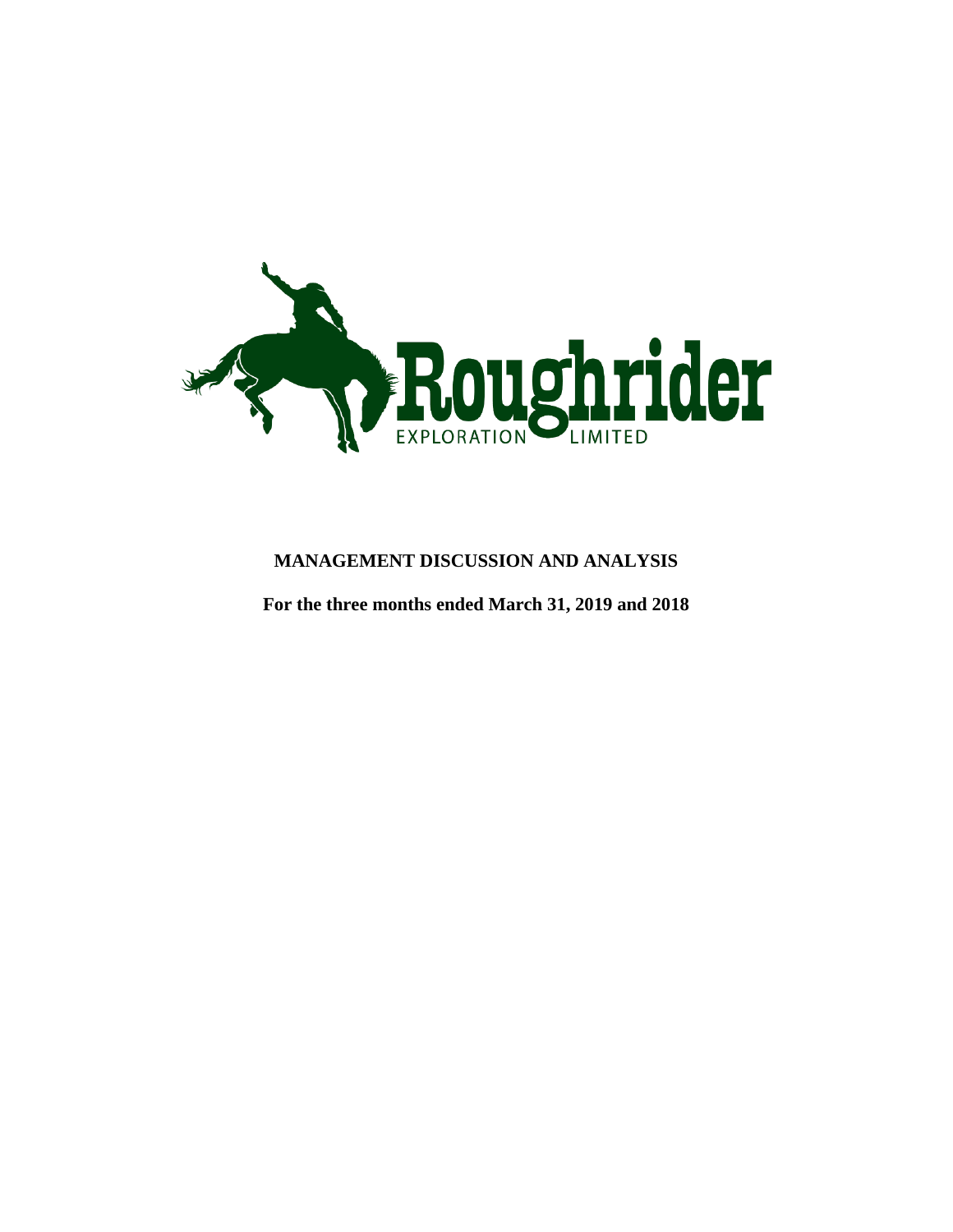#### **INTRODUCTION**

Prepared on May 17, 2019 for the three months ended March 31, 2019 ("Q1 2019"), this Management Discussion and Analysis ("MD&A") supplements, but does not form part of the audited financial statements of Roughrider Exploration Limited ("Roughrider" or the "Company"). This MD&A should be read in conjunction with the accompanying condensed interim financial statements for the three months ended March 31, 2019 and 2018 and the audited financial statements for the years ended December 31, 2018 and 2017 and the related notes which have been prepared in accordance with International Financial Reporting Standards ("IFRS").

Additional information, including financial statements and more detail on specific items discussed in this MD&A can be found on the Company's page at [www.sedar.com.](http://www.sedar.com/)

Monetary amounts in the following discussion are in Canadian dollars.

This MD&A contains Forward Looking Information. Please read the Cautionary Statements on page 3 carefully.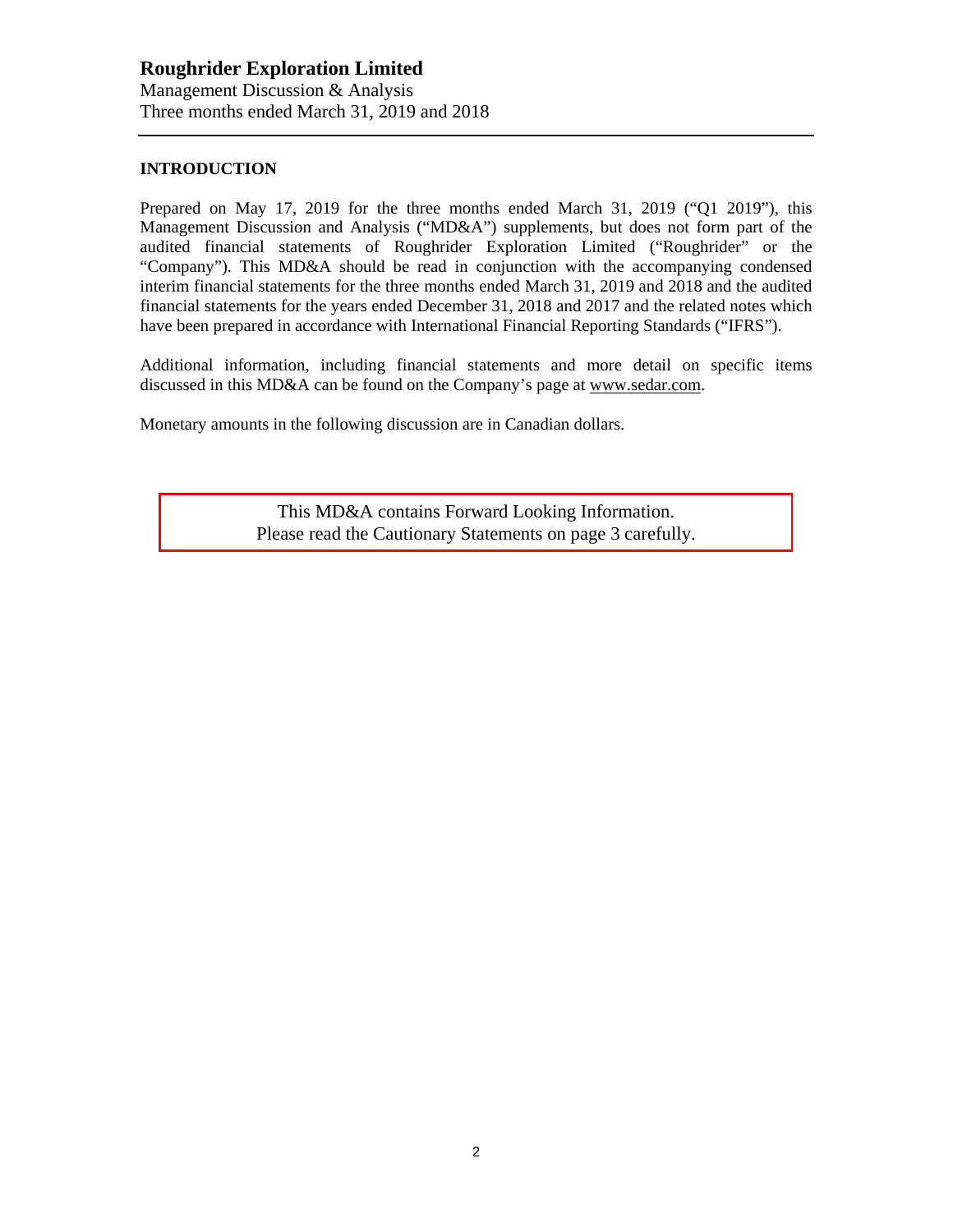#### **FORWARD-LOOKING INFORMATION**

This MD&A contains certain forward-looking information and forward-looking statements as defined in applicable securities laws. All statements other than historical fact are forward looking statements.

The statements reflect the current beliefs of the Company and are based on currently available information. Accordingly, these statements are subject to known and unknown risks, uncertainties and other factors which could cause the actual results, performance or achievements of the Company to be materially different from any future results, performance or achievements expressed in or implied by the forward-looking statements. This forward-looking information, principally under the heading "Outlook," but also elsewhere in this document, includes estimates, forecasts, plans and statements as to the Company's current expectations concerning, among other things, continuance as a going concern, collection of receivables, requirements for additional capital, the availability of financing, and the potential held by projects in the Company's portfolio.

Forward-looking statements are based on a number of assumptions, including, but not limited to, assumptions regarding general business and economic conditions, interest rates, the global and local supply and demand for labour and other project inputs, changes in commodity prices in general, changes to legislation, conditions in financial markets (in particular, the continuing availability of financing), our ability to attract and retain skilled staff, and our ongoing relations with governments, our employees and business partners. The foregoing list of assumptions is not exhaustive. Events or circumstances could cause actual results to vary materially from expectations.

Factors that may cause actual results to vary include, but are not limited to: actual experience in collecting receivables, changes in interest and currency exchange rates, acts or omissions of governments, including those who consider themselves self-governing, delays in the receipt of government approvals or permits to begin work, inaccurate geological and engineering assumptions, unanticipated future operational difficulties (including cost escalation, unavailability of materials and equipment, industrial disturbances or other job action, epidemic, pandemic or other disease outbreaks, and unanticipated events related to health, safety and environmental matters), political risk (including the risk that the rights to mine a project may be rescinded by the government or otherwise lost), actual exploration results, social unrest, failure of counterparties to perform their contractual obligations, changes in general economic conditions or conditions in the financial markets and other risk factors as detailed from time to time in the Company's reports and public filings with the Canadian securities administrators, filed on SEDAR. The Company does not assume the obligation to revise or update forward-looking information after the date of this document nor to make revisions to reflect the occurrence of future unanticipated events, except as may be required under applicable securities laws.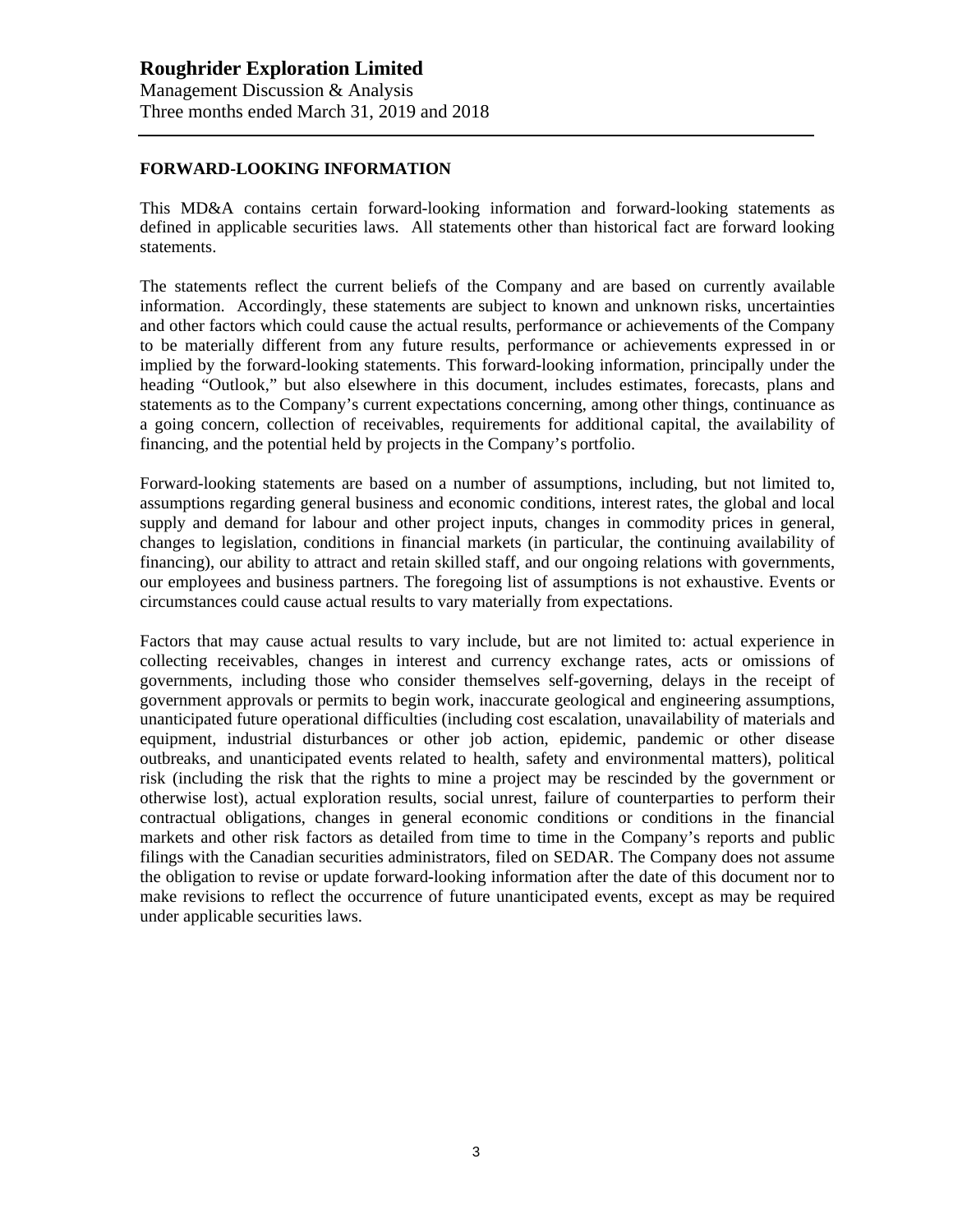#### **BUSINESS OF THE COMPANY**

The principal business of the Company is mineral exploration with a focus on uranium exploration in the Athabasca Basin region of northern Saskatchewan. The 10,537-hectare (26,038 acre) Genesis uranium project is located northeast of the Athabasca Basin, within the Wollaston-Mudjatk Transition Zone ("WMTZ"). All of Saskatchewan's operating uranium mines occur along the WMTZ where it extends to the southwest under the boundaries of the basin.

In addition to the Genesis uranium project, the Company also has 844-hectare Sterling property located eight kilometres north of Houston, BC. The Company cancelled its option right to earn up to an 80% interest in the Brownell Lake and the Olsen properties, located near La Ronge, Saskatchewan on March 1, 2019.

The Company is a reporting issuer in British Columbia, Alberta, and Ontario, and trades on the TSX Venture Exchange under the symbol REL.

Effective July 3, 2018, the Company consolidated its issued and outstanding common shares on the basis of one post-consolidation share for 5 pre-consolidation shares. Unless otherwise stated, all share and per share amounts have been restated retrospectively to reflect this share consolidation.

#### **Mineral Properties**

#### Genesis Property

Roughrider has an agreement with ValOre Metals Corp. (formerly Kivalliq Energy Corp) ("ValOre"), pursuant to which Roughrider may earn up to an 85% interest in ValOre's "Genesis" uranium project (the "Genesis property"). Under the terms of the option agreement, as amended December 22, 2015 (the "Genesis Property Option Agreement"), the Company earned the right to an initial 50% interest in the Genesis property by making cash payments of \$700,000 (\$525,000 cash paid and \$175,000 paid through the issuance of 500,000 shares at a deemed price of \$0.35 per share), incurring exploration expenditures of \$2.1 million (\$2.15 million expended as at December 31, 2017), and issuing 787,932 common shares (issued). A definitive joint venture agreement has not yet been finalized at the date of this MD&A. Roughrider may acquire a further 35% interest (for an aggregate 85% interest) by making additional cash payments of \$700,000 and incurring additional exploration expenditures of \$2,500,000. All remaining cash payments may be made either in cash or in shares, at Roughrider's election.

The Company, in conjunction with ValOre, have reduced the Genesis holding to focus on the key Jurgen and Johnston areas of interest. The Genesis property currently comprises 9 claims, all in Saskatchewan, totaling 10,537 hectares (26,038 acres). On March 30, 2019 and April 10, 2019 a total of five claims spread amongst the Johnston, Kingston, Daniel's Bay and Melnick areas expired.

The Genesis property is located northeast of Saskatchewan's Athabasca Basin, within the prospective northeast trending Wollaston-Mudjatk Transition Zone ("WMTZ"). The current claims begin 65 kilometres to the northeast of Cameco Corporation's recently closed Eagle Point uranium mine and extend 90 kilometres northeast to the Manitoba border along the same prospective geological and structural domain.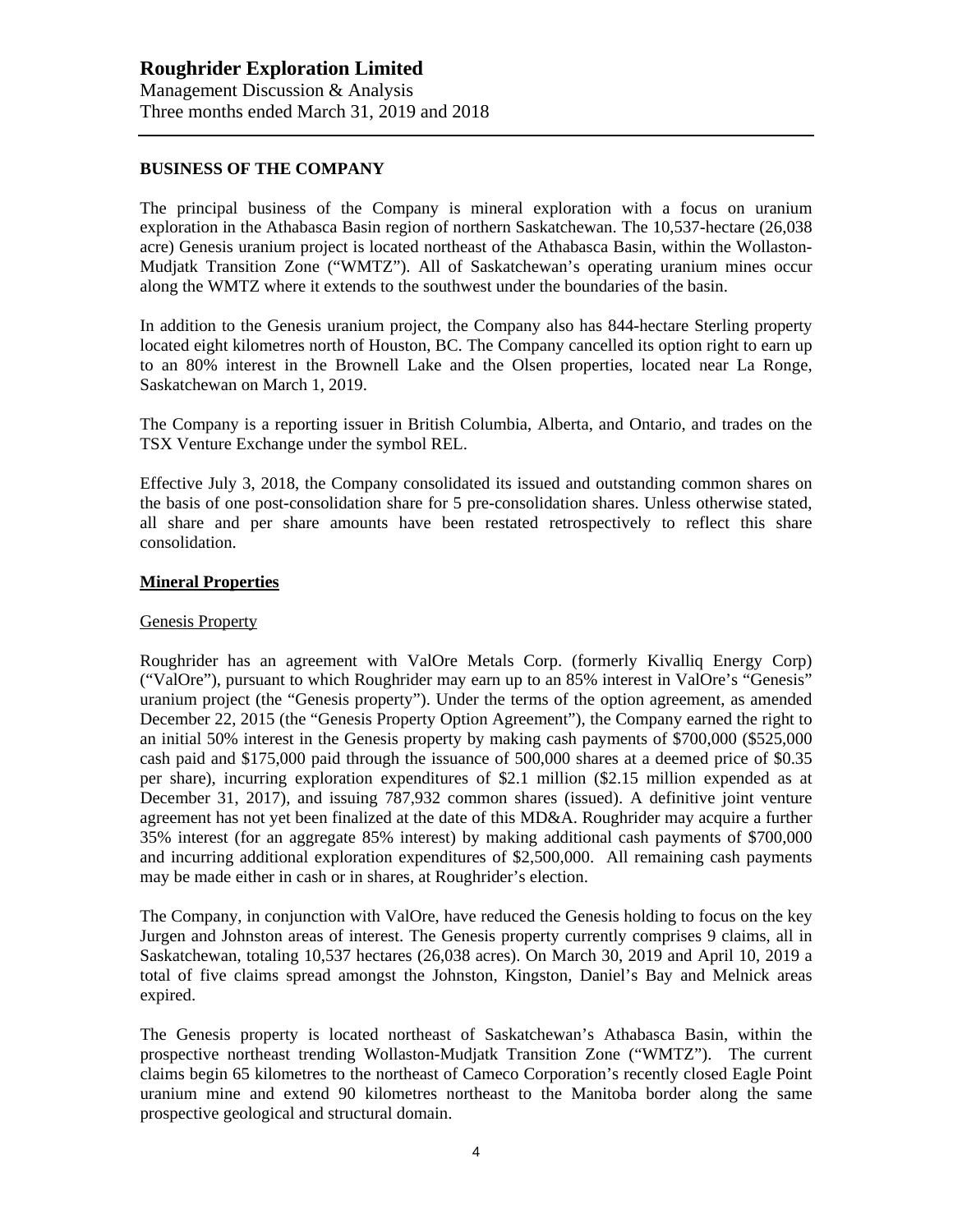# **Roughrider Exploration Limited** Management Discussion & Analysis Three months ended March 31, 2019 and 2018

Until recently, explorers focused on targeting uranium mineralization within the current boundaries of the Athabasca Basin, even though many of the high-grade resources are located within basement rocks lying beneath the rocks of the Athabasca Basin. More recent discoveries at the western boundary of the Basin, such as Fission Uranium Corp.'s RRR deposit and Nexgen Energy Corp's Arrow deposit, are hosted by basement rocks that are clearly outside current basin boundaries. The Genesis property was acquired, and work programs were executive to explore areas outside of the Basin that have known uranium showings and favorable structural settings within basement host rocks.

The Genesis property covers regional host rocks known to host uranium mineralization. The project area has previously been explored by Denison Mines Limited, Roughrider Uranium Corp., Triex Minerals Corporation, CanAlaska Uranium Ltd., and the geological surveys of Saskatchewan and Canada. Past exploration in the area included lake sediment and soil geochemical surveys, airborne geophysical surveys, ground geochemical surveys, geological mapping and radiometric assisted prospecting. A compilation by ValOre management of this historic work, which outlined identified 30 uranium showings and several known uraniumbearing boulder trains, helped to outline eight target areas that display multi-variant anomalism including combinations of geophysical conductors, radiometrics and/or existing lake sediment, boulder or outcrop uranium or indicator element geochemical anomalies.

With ValOre as project operator, Roughrider incorporated a multi-disciplinary approach exploring the Genesis property. A summary of the work completed between 2014 and 2016 at Genesis by Roughrider is provided in the table below:

| Year       | <b>Project Location</b>                                                                                                            | Work                                                                                                 |                                                                                                                                                          |                                                                                                                                                         |
|------------|------------------------------------------------------------------------------------------------------------------------------------|------------------------------------------------------------------------------------------------------|----------------------------------------------------------------------------------------------------------------------------------------------------------|---------------------------------------------------------------------------------------------------------------------------------------------------------|
| 2014       | Property-wide<br>Jurgen $1 \& 2$ , Daniels<br>Bay, Burrill Bay,<br>Kingston, Johnston,<br>Sava, Gilles, GAP,<br>Waspison, Melnick. | Airborne Geophysics<br>Geology/Prospecting<br>Soil Geochemistry<br>Biogeochemistry<br>Lake sediments | CGG DIGEM EM, Mag, Radiometrics<br>Scintillometer assisted<br>B-horizon soils; Enzyme Leach<br>Un-ashed spruce boughs; ICP-MS<br>Torpedo sampler; ICP-MS | 5,984 Line-km; 8 grids<br>139 Sites; 16 rock samples<br>1,347 soil samples; 28 target areas<br>62 samples; 4 target areas<br>291 samples; property-wide |
| Mar. 2015  | Jurgen 1 & Jurgen 2<br>Jurgen 1, Jurgen 2 & Sava                                                                                   | Ground VLF-EM<br>Biogeochemistry                                                                     | SJ Geophysics, VLF-EM<br>Ashed black spruce twig, ICP-MS                                                                                                 | 32 and 37.2 line-km respectively<br>249, 296 and 49 sample respectively                                                                                 |
| Dec. 2015  | Jurgen, Daniel's Bay,<br>Kingston-Johnston-GAP,<br>Melnick                                                                         | Inversion analysis;<br>GeoInterp integrated<br>analysis                                              | Condor Consultants Inc.<br>Integrated analysis of geophysical,<br>geological, geochemical data                                                           | 31 target areas outlined total.                                                                                                                         |
| Apr. 2016  | Jurgen, Daniel's Bay,<br>Kingston., Johnston,<br>Melnick                                                                           | Airborne geophysics<br>Gravity gradiometry<br>Magnetics                                              | CGG FALCON AGG Survey and<br>magnetics                                                                                                                   | $1,677$ line-km in 5 grids.                                                                                                                             |
| Aug. 2016  | Jurgen, Daniel's Bay,<br>Kingston., Johnston,<br>Melnick                                                                           | Integrated analysis of<br>AGG data                                                                   | Condor Consultants Inc; data inversion                                                                                                                   | 20 gravity targets identified (9 at<br>Jurgen $& 7$ at Johnston)                                                                                        |
| Sept. 2016 | Jurgen                                                                                                                             | Soil Geochemistry<br>Biogeochemistry<br>Prospecting                                                  | B-horizon soils; Enzyme Leach<br>Ashed black spruce twig, ICP-MS<br>Scintillometer assisted                                                              | 187 soil samples 3 target areas<br>147 samples, 3 target areas<br>2 rock samples                                                                        |

#### **Genesis Property: Work Completed by Roughrider Exploration Limited 2014-2016**

In September and October 2017, the Company engaged Geotech Ltd. ("Geotech") to perform an airborne Z-Axis Tipper Electromagnetic (" $ZTEM^{TM}$ " and Magnetometer geophysical systems survey of the Jurgen, Johnston-GAP, Kingston and Melnick target areas at the Genesis Project. Final reports were received in January 2018.

The Geotech ZTEM<sup>TM</sup> survey was flown in a northeast to southwest (N 50 $\degree$  E azimuth) direction with traverse line spacing of 200 and 250 metres. Tie lines were flown perpendicular to the traverse lines. The nominal EM sensor ground clearance was 81 m in average and the nominal magnetic sensor ground clearance was 96 m. The ZTEM data collected from the three coils are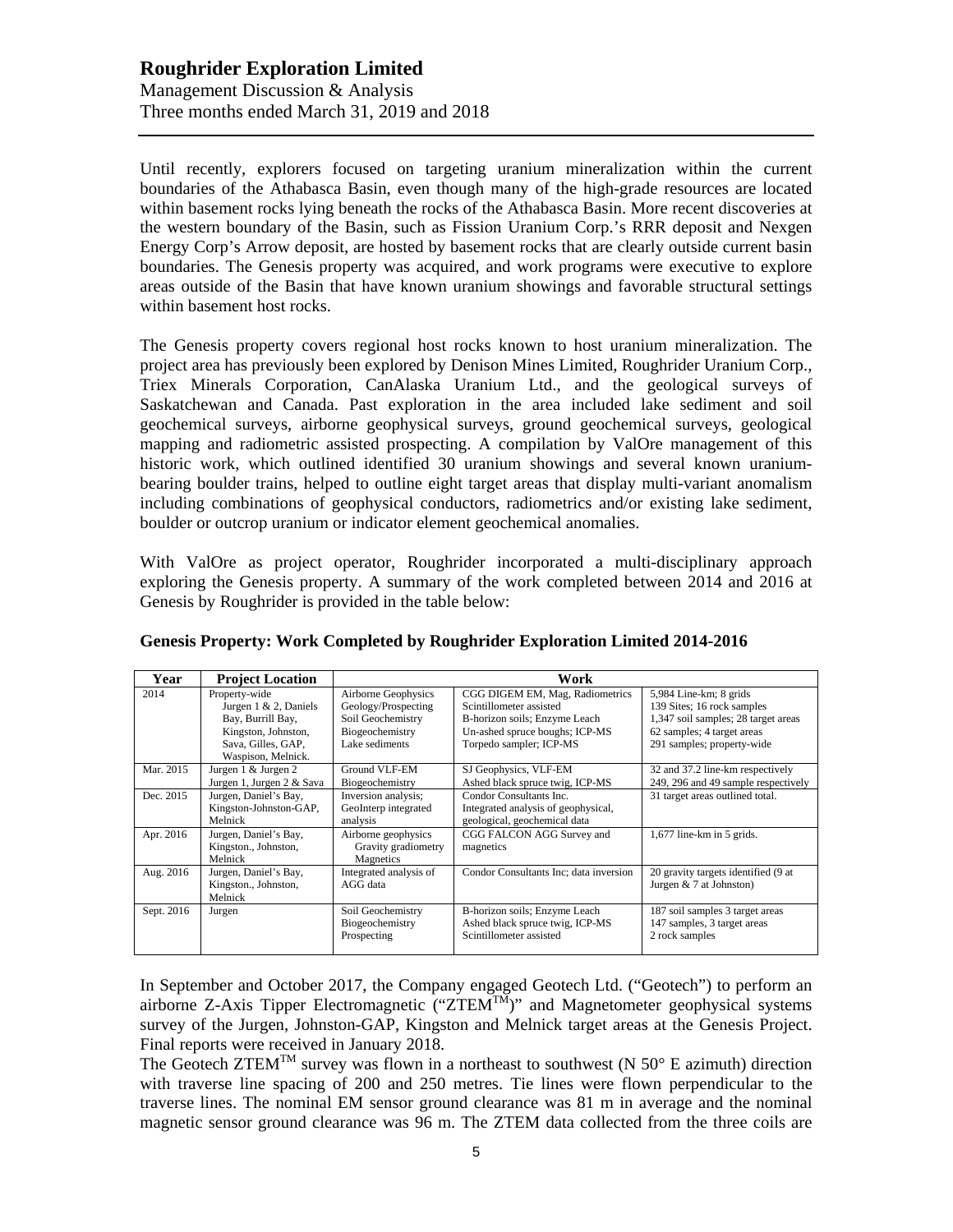# **Roughrider Exploration Limited**

Management Discussion & Analysis Three months ended March 31, 2019 and 2018

used to obtain the X and Y components of the Tipper (Tzx and Tzy), (Vozoff, 1972) at 6 frequencies of 22, 30, 45, 90, 180, 360 and 720 Hz. The northeast-southwest survey orientation provides the best orientation for sampling suspected smaller, northwest-southeast oriented crossstructures.

The ZTEM system provides resistivity values between 50 Ohm-m and 8,000Ohm-m in 3D crosssectional and 2D planar depth slices for the depth range of 0 to 1,000 metres. In the Genesis survey area, conductive bodies are predicted around 100 Ohm-m or lower, and resistive ones are above 3,000 Ohm-m.





Well defined, generally northeast trending conductors are evident in the survey areas. Resistivity zones are very sharp, especially in the Johnston/GAP area. Significant disruptions are also noted along the trace of some of the conductors, most notably at Jurgen. North trending cross structures are also suggested at Jurgen and Johnston/GAP.

A detailed compilation and analysis of the 3D inversion of the ZTEM data, in combination with all previous survey data (DIGEM, FALCON Gravity, magnetics and radiometrics) is required to fully prioritize the drill targets on the property.

During the year ended December 31, 2018, the Company determined that it would not be advancing the Genesis project at this time. Accordingly, the Company has written off acquisition costs of \$1,333,612 as at December 31, 2018.

# Silver Ace and Sterling Silver Properties, British Columbia

On November 16 and 22, 2017, the Company announced that it had acquired, by staking, the 3,056-hectare Silver Ace property located five kilometres south of Houston, BC and the 4,016 hectare Sterling property located eight kilometres north of Houston, BC, respectively. In November 2018, these claims were reduced to only the Sterling 1 and 2 claims totalling 844 hectares.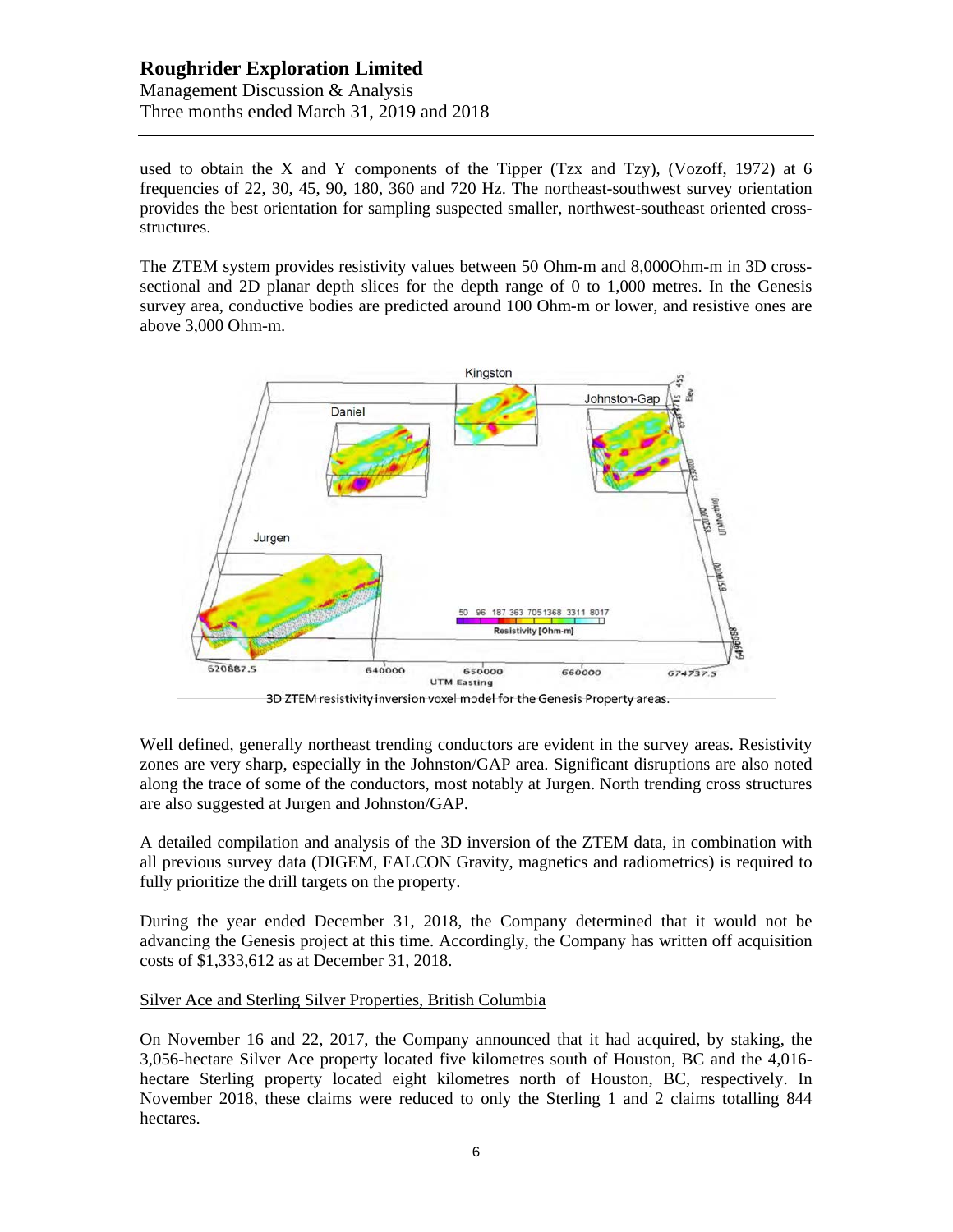The Sterling property was staked to encompass intrusive rocks of the Late Cretaceous Bulkley and the Eocene Goosly Plutonic Suites. On the Sterling Property, multiple stocks of the Topley, Bulkley and Goosly Plutonic Suites intrude Lower Jurassic Hazelton Group (Telkwa Formation) calc-alkaline volcanic rocks and Upper Jurassic Bowser Lake Group sedimentary rocks.

The ground that makes up the Sterling Property was selected based on geological factors that management considers make it prospective for intrusive associated, breccia vein-hosted precious metal deposits, including:

- The historic Joe B polymetallic Ag-Cu-Pb-Zn vein occurrence on the Sterling 2 claim (MinFile 093L 206). The Joe B is described in the 1928 BC Ministry of Mines Annual Report as a north-northwest striking, 22.9 centimetre vein that assayed trace gold, 548.56 g/t silver and 0.7% copper.
- Historic high-grade silver-base metal veins on the Sterling 1 claim, including the Christina, Gwenda, Paola and Monica vein showings (Adriatic Resources Corp.; 1984 Assessment Report 13364).

| Sample<br>No.         |             | Ag $(g/t)^*$ | Au $(g/t)^*$ | Cu (%) | $\mathbf{Zn}$ (%) |
|-----------------------|-------------|--------------|--------------|--------|-------------------|
| <b>GWENDA VEIN</b>    |             |              |              |        |                   |
| 802                   | Grab        | 840.7        | 0.75         | 1.01   | 0.25              |
| 804                   | Grab        | 6.9          | 2.88         | n/a    | n/a               |
| <b>CHRISTINA VEIN</b> |             |              |              |        |                   |
| 702                   | Select Grab | 1165.0       | 1.58         | 0.87   | 1.91              |
| 703                   | Grab        | 157.0        | 0.17         | 0.15   | 1.31              |
| 807                   | Select Grab | 287.3        | 0.14         | 0.17   | 0.93              |
| 808                   | Grab        | 155.6        | 0.24         | 0.11   | 3.45              |
| <b>PAOLA VEIN</b>     |             |              |              |        |                   |
| 755                   | Chip/1.2 m  | 89.5         | n/a          | 0.54   | n/a               |

A small work program was undertaken on both properties in December 11 to 16, 2017. A twoperson crew from SJ Geophysics undertook a GPS-controlled magnetic and Very Low Frequency Electromagnetic (VLF-EM) survey on each of the properties. At the Sterling property, an eastwest oriented, 16-line kilometre survey was completed over the Joe B occurrence, located on the Sterling2 claim.

Although small surveys from which extrapolation of the results is limited, the results do outline anomaly trends that warrant follow up. At the Joe B grid area, a strong magnetic anomaly (possible dyke) trends northwest through the reported location of the Joe B occurrence that is roughly coincident with a similar oriented VLF-EM conductor. Additional north-south trending conductors also warrant follow up.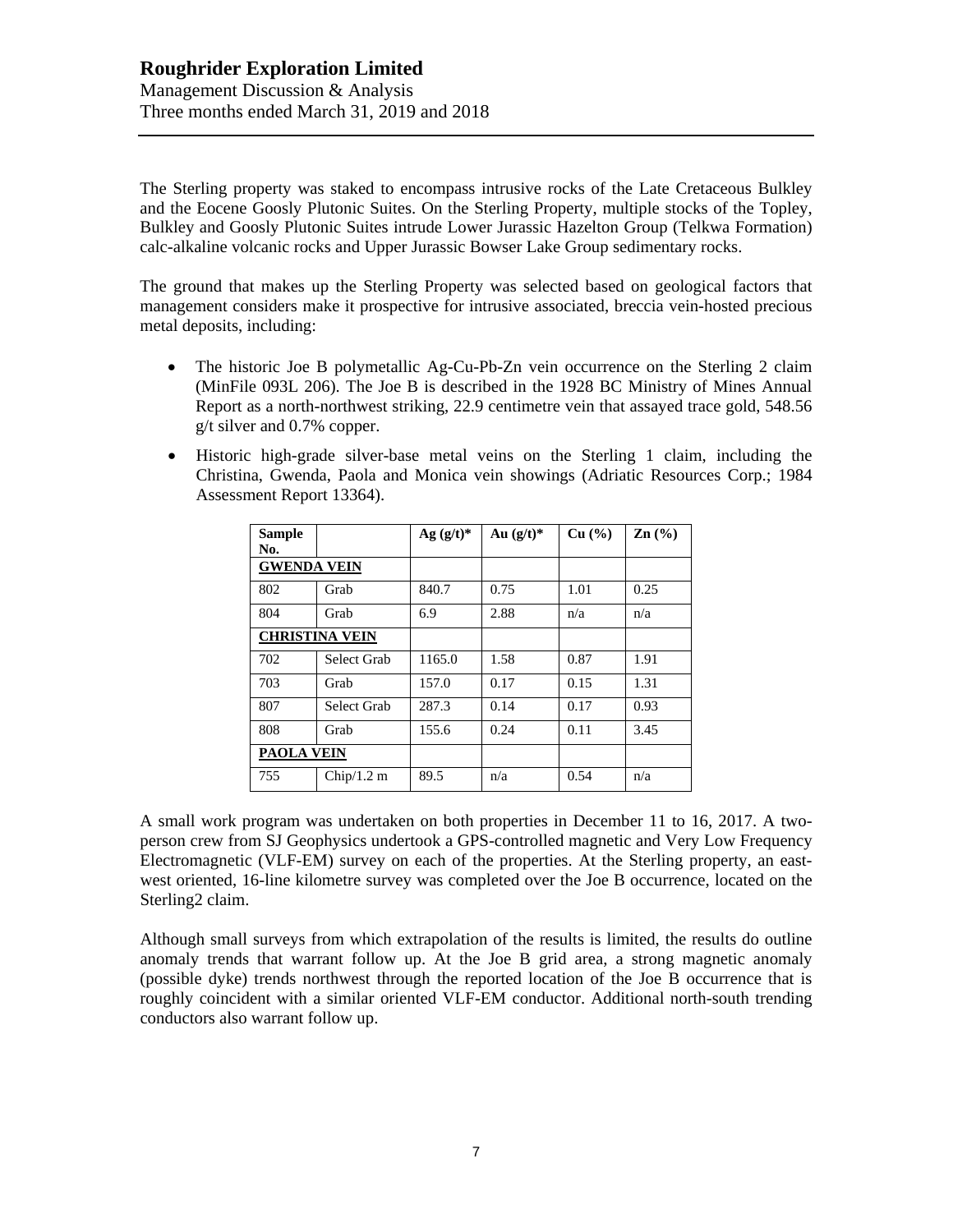# **Roughrider Exploration Limited**

Management Discussion & Analysis Three months ended March 31, 2019 and 2018



During the year ended December 31, 2018, the Company did not renew the Silver Ace claims; accordingly, the Company has written off \$6,189 in related acquisition costs as at December 31, 2018.

#### Brownell Lake and Olsen Properties, Saskatchewan

As of March 1, 2019, the Brownell Lake and Olsen Option Agreements were terminated, and 100% rights returned to Eagle Plains.

# **HIGHLIGHTS FOR THE THREE MONTHS ENDED MARCH 31, 2019 AND SUBSEQUENT PERIOD TO MAY 17, 2019**

#### **Financial Highlights**

There were no significant financial highlights during the three months ended March 31, 2019 and to the date of this MD&A.

# **Operational Highlights**

On March 1, 2019, the Company terminated the option agreements for the Brownell Lake and Olsen properties located near La Ronge, Saskatchewan.

# **OUTLOOK**

As of March 31, 2019, the Company had \$161,176 in cash (December 31, 2018 - \$187,337), and a working capital deficit<sup>[1](#page-7-0)</sup> of \$21,998 (December 31, 2018 - \$46,626 working capital).

<span id="page-7-0"></span><sup>&</sup>lt;sup>1</sup> Working capital is a non-GAAP-measure is defined as current assets net of current liabilities.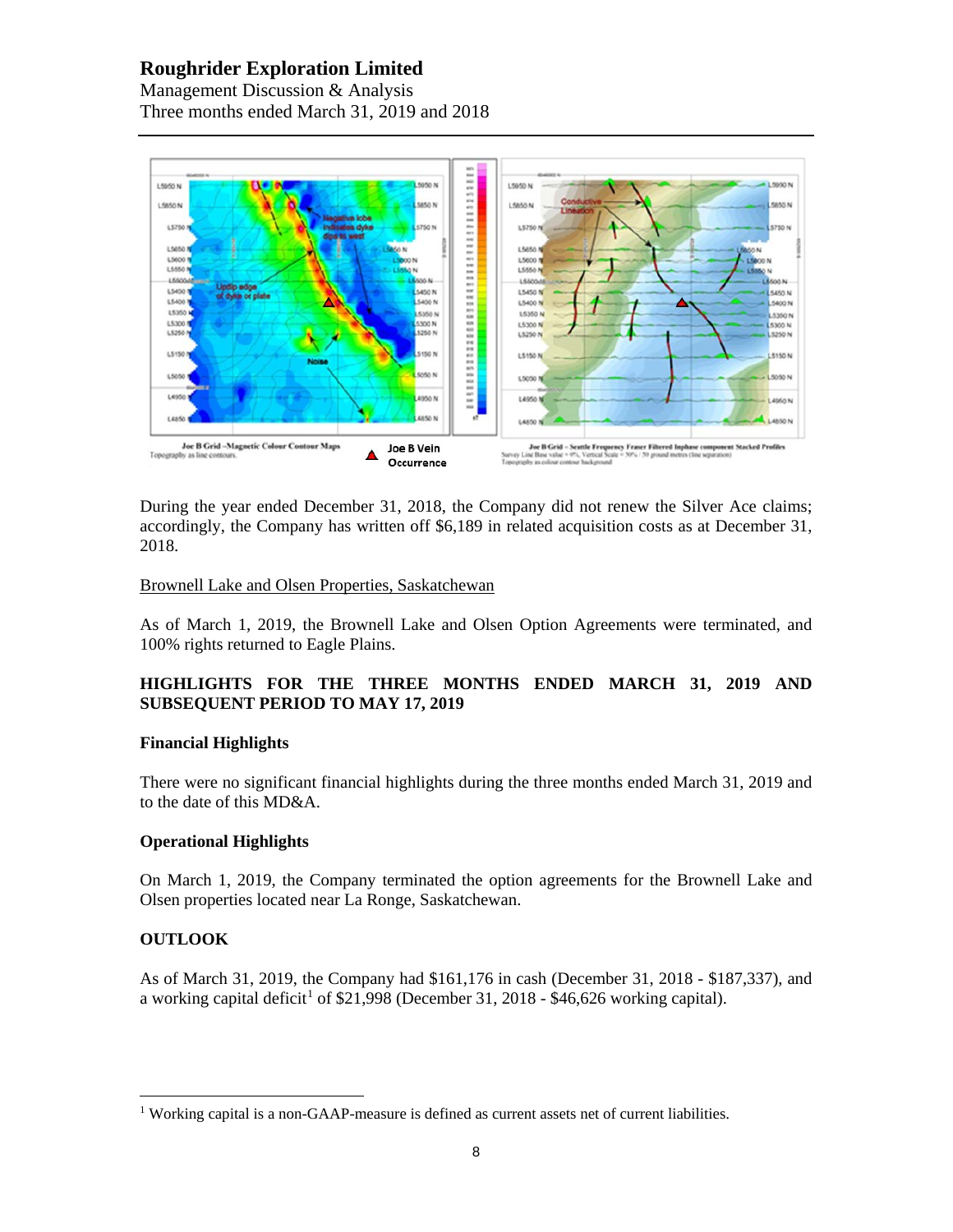# **Roughrider Exploration Limited** Management Discussion & Analysis Three months ended March 31, 2019 and 2018

The current objectives of the Company are to continue exploring the Genesis uranium project with a view to fully earning the 85% interest under the option agreement and to explore its Sterling property; however these objectives will require raising additional capital.

The Company's ability to continue as a going concern is dependent upon a number of factors – principally on the Company's ability to create positive cash flow in the short term either by obtaining the necessary financing to undertake additional exploration and development of its mineral property interests, by creating one or more additional joint venture agreements with partners in order to achieve the foregoing, or by selling one or more mineral property interests. The Company no longer has sufficient cash to meet its existing obligations, and is deferring payments to management in order to continue operations.

#### **DISCUSSION OF OPERATIONS AND FINANCIAL CONDITION**

#### *Selected Annual Information*

The following summary of the Company's selected annual information has been prepared in accordance with IFRS.

|                                  | 2018      | December 31, December 31, December 31,<br>2017 | 2016      |
|----------------------------------|-----------|------------------------------------------------|-----------|
| Loss and Comprehensive Loss      | 1,735,083 | 712,681                                        | 530,171   |
| Basic and Diluted Loss per Share | (0.16)    | (0.02)                                         | (0.02)    |
| <b>Total Assets</b>              | 205,040   | 1,699,574                                      | 1,716,798 |

*Summary of Quarterly Results*

|                    | Revenues | Net Loss    | <b>Basic and Diluted</b><br>Loss per Share |
|--------------------|----------|-------------|--------------------------------------------|
| Quarter ended      | \$       | \$          |                                            |
| March 31, 2019     | Nil      | (63, 624)   | (0.00)                                     |
| December 31, 2018  | 42,857   | (1,377,811) | (0.10)                                     |
| September 30, 2018 | 57,143   | (136, 339)  | (0.01)                                     |
| June 30, 2018      | 14,286   | (101, 139)  | (0.01)                                     |
| March 31, 2018     | Nil      | (119,794)   | (0.02)                                     |
| December 31, 2017  | Nil      | (359, 996)  | (0.05)                                     |
| September 30, 2017 | Nil      | (78, 265)   | (0.01)                                     |
| June 30, 2017      | Nil      | (165, 571)  | (0.02)                                     |

In 2018 and 2019 to date, the Company has focused on minimizing costs, while performing data analysis, limited fieldwork, and other projects during the period to advance exploration in a few specific areas.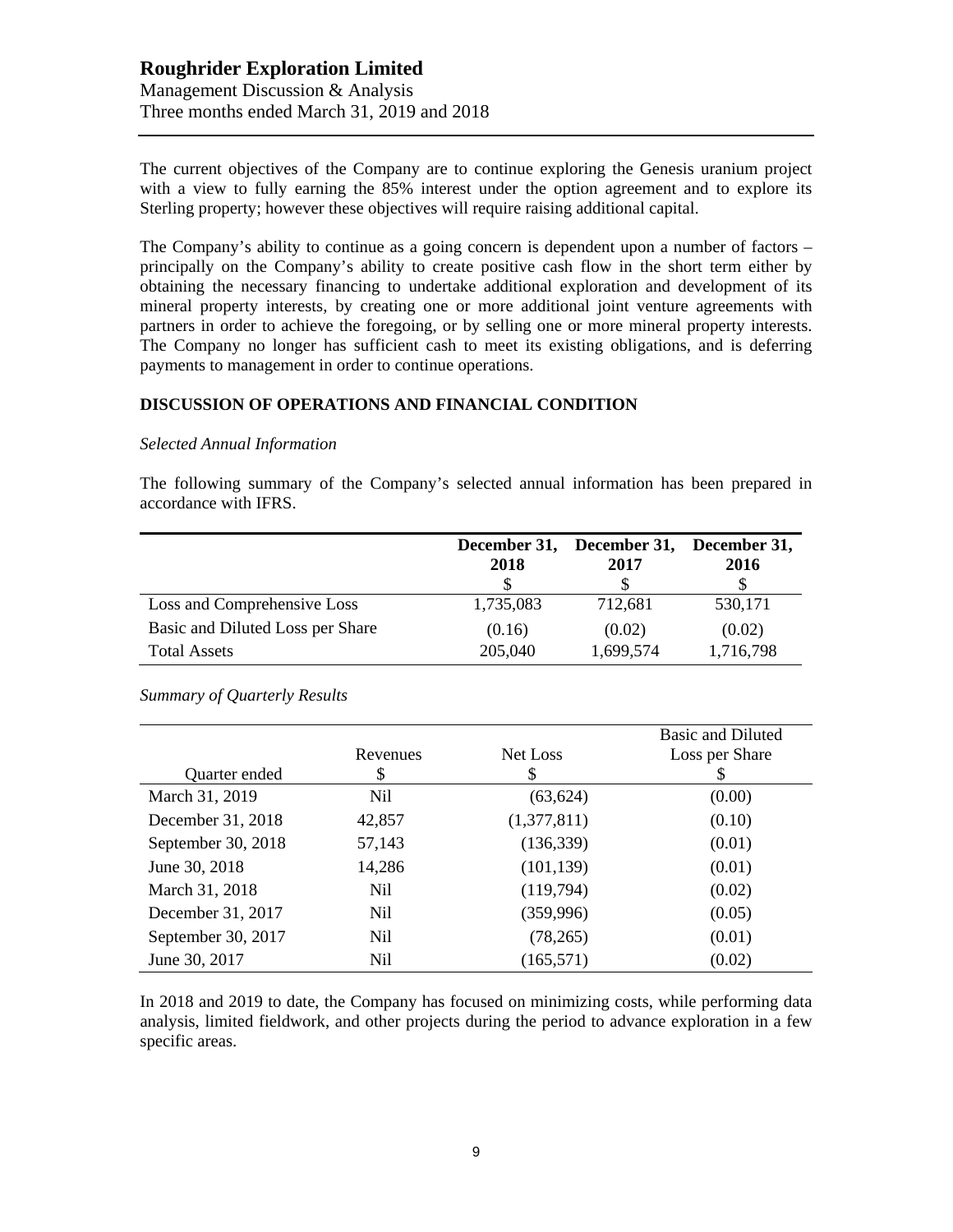# **Roughrider Exploration Limited** Management Discussion & Analysis

Three months ended March 31, 2019 and 2018

# *Three months ended March 31, 2019*

The loss for the quarter ended March 31, 2019 ("Q1-19") reflects the cost of the Company's base expenditures. Quarterly expenditures decreased from \$119,794 in Q1-18 to \$63,624 in Q1-19 primarily as a result of the decrease in exploration expenses in the current period. In the comparative period, the Company wrote off Iron Butte property acquisition costs of \$38,537. In Q1-19, the Company also recognized \$nil (2017 - \$368) in flow-through premium liability in relation to qualifying flow-through expenditures in the period.

#### *Capital Purchases*

There were no capital purchases during the three months ended March 31, 2019 and 2018.

#### *Exploration Costs Incurred*

The Company incurred the following exploration expenditures during the three months ended March 31, 2019 and 2018:

|                                      | 2019                     | 2018  |
|--------------------------------------|--------------------------|-------|
|                                      |                          |       |
| Genesis, Saskatchewan, Canada        | $\overline{\phantom{a}}$ | 3.999 |
| Silver Ace, British Columbia, Canada | -                        | 1.104 |
| Sterling, British Columbia, Canada   | -                        | 1,104 |
| Total                                | -                        | 6.207 |

# *Liquidity, Capital Resources and Cash Flow Analysis*

The Company's primary source of funding has been from the issuance of common shares. Management is concerned about the Company's ability to raise additional funds amid the low uranium price, and the prevailing investment climate of risk aversion, particularly toward mining projects.

As at March 31, 2019, the Company's capital stock was \$5,209,518 representing 13,806,551 issued and outstanding common shares without par value (December 31, 2018 - \$5,209,518 representing 13,806,551 issued and outstanding common shares without par value). Other equity reserves, which resulted from share-based payments and agent warrant issuances totaled \$518,306 (December 31, 2018 - \$518,306). The deficit was \$5,743,633 at March 31, 2019 (December 31, 2018 - \$5,680,009). Accordingly, shareholders' deficiency was \$15,809 at March 31, 2019 (December 31, 2018 - \$205,040 shareholders' equity).

The Company had 480,000 outstanding stock options as at March 31, 2019 (December 31, 2018 – 480,000).

The Company's minimum capital requirement for its resource properties for the upcoming fiscal year will be \$nil. In addition, the Company's general and administrative expenses, excluding any share-based payments, will be approximately \$400,000.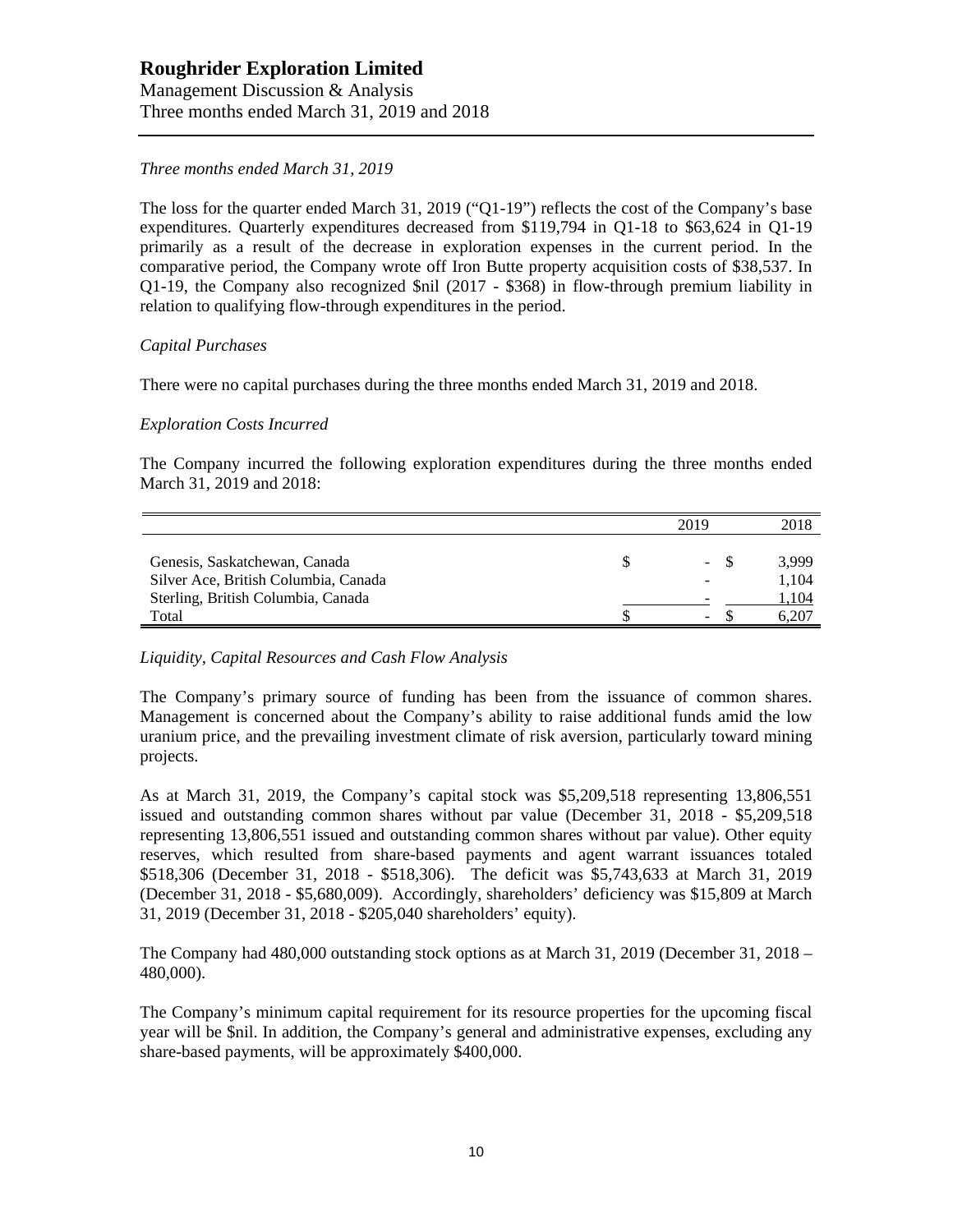#### *Financial Instruments*

The Company's financial instruments consist of cash and cash equivalents, receivables, and accounts payable and accrued liabilities. It is management's opinion that the Company is not exposed to significant interest, currency or credit risk arising from the financial instruments. Credit risk is managed for cash by having a major Canadian bank hold the funds in a chequing account. Credit risk is managed for significant receivables by seeking prompt payment, monitoring the age of receivables, and making follow up inquiries when receivables are not paid in a timely manner. Currency risk is negligible as all funds and payables are denominated in Canadian dollars. The Company does not engage in any hedging activities. Further discussion of these risks is available in the condensed interim financial statements for the three months ended March 31, 2019.

#### **ADDITIONAL DISCLOSURE FOR VENTURE ISSUERS WITHOUT SIGNIFICANT REVENUE**

Significant components of general and administrative expenses are shown separately on the *Condensed Interim Statements of Loss and Comprehensive Loss,* also part of the condensed interim financial statements for the three months ended March 31, 2019.

#### **RISK FACTORS**

#### *Macroeconomic Risk*

Impairments and write-downs of major mining projects have led to a significant reduction in "risk appetite" with respect to funding investment into exploration companies. As a result, the ability for exploration companies to access capital through private placements has been significantly diminished. The long-term result of lower risk appetite is that projects take longer to develop or may not be developed at all.

#### *Political Policy Risk*

Despite the recent moderation in the gold price, the previously record-high gold prices encouraged numerous governments around the world to look at ways to secure additional benefits from the mining industry across all commodity types, an approach recognized as "Resource Nationalism." Mechanisms used or proposed by governments have included increases to royalty rates, corporate tax rates, implementation of "windfall" or "super taxes," and carried or freecarried interests to the benefit of the state. Extreme cases in Venezuela and Argentina have resulted in the nationalization of active mining interests. Such changes are viewed negatively in the investment community and can lead to share price erosion, and difficulty in accessing capital to advance projects.

#### *Exploration Risk*

Mineral exploration and development involve a high degree of risk and few projects are ultimately developed into producing mines. There is no assurance that the Company's selected Qualifying Transaction will demonstrate exploration results sufficient to result in the definition of a body of commercial ore. Whether an ore body will be commercially viable depends on a number of factors including the particular attributes of the deposit such as size, grade and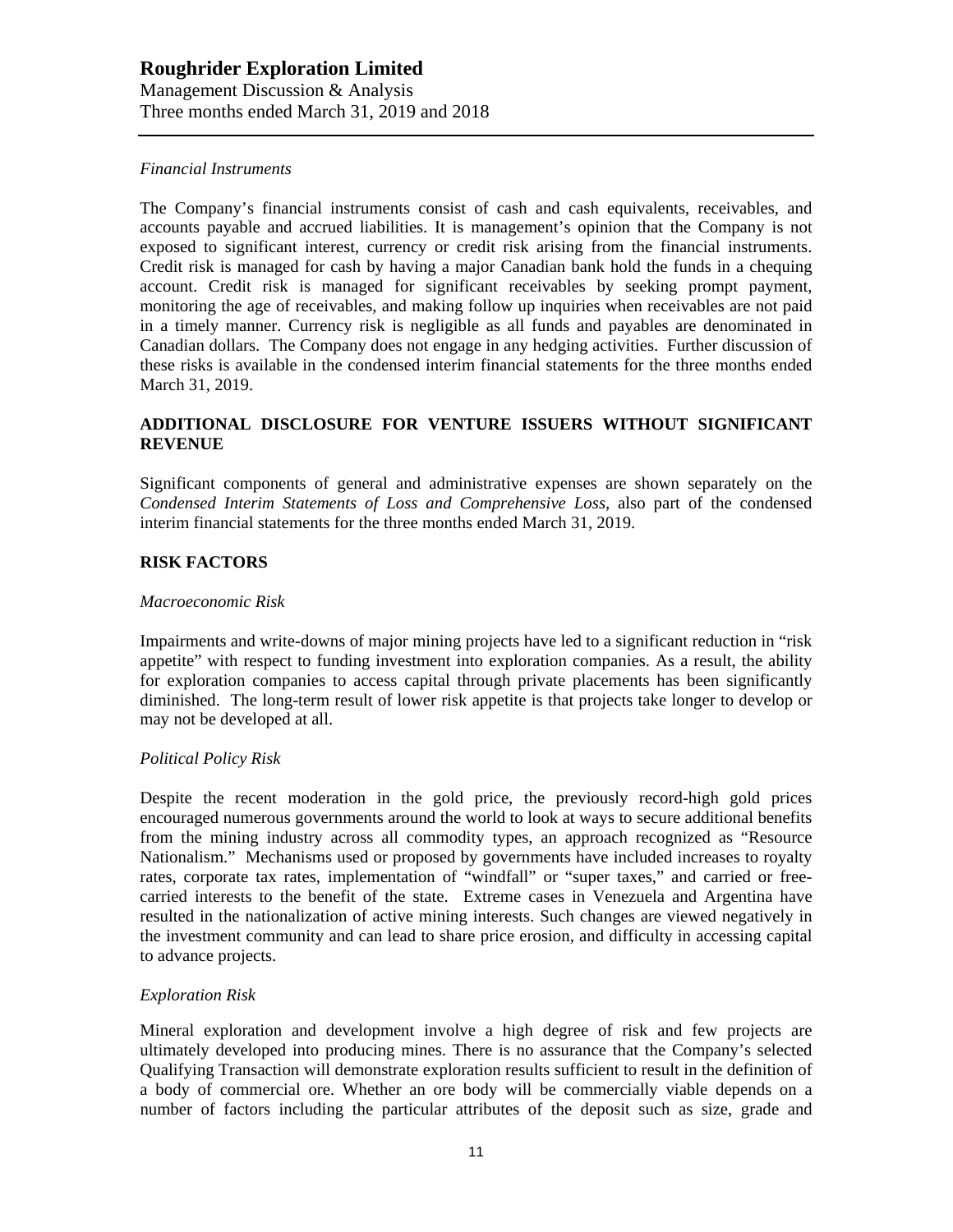# **Roughrider Exploration Limited**

Management Discussion & Analysis Three months ended March 31, 2019 and 2018

proximity to infrastructure, as well as mineral prices and government regulations, including environmental regulations.

#### *Financial Capability and Additional Financing*

The Company has limited financial resources, has no source of operating income and has no assurance that additional funding will be available to it. It is anticipated that further exploration and development of the projects will be financed in whole or in part by the issuance of additional securities by the Company. Although the Company has been successful in the recent past in financing its initial activities through the issuance of equity securities, there can be no assurance that it will be able to obtain sufficient financing in the future to execute its business plan, particularly with ongoing uncertainty in the global financial markets, and the prevailing investment climate of risk aversion particularly in the resource sector. A discussion of risk factors particular to financial instruments is presented in the audited financial statements for the year ended December 31, 2018.

The Company has not commenced commercial mining operations and has no assets other than cash and cash equivalents, modest receivables and a small amount of prepaid expenses. The Company has no history of regular earnings and is not expected to generate earnings or pay dividends until the company's exploration project is sold or taken into production.

#### *Commodity Prices*

The mineral industry varies with the price of metals. The prices of uranium, gold and other commodities have fluctuated widely in recent years and are affected by factors beyond the control of the Company including, but not limited to, international economic and political trends, currency exchange fluctuations, economic inflation and expectations for the level of economic inflation in the consuming economies, interest rates, global and local economic health and trends, speculative activities and changes in the supply of commodities due to significant (often sovereign or national) purchases and divestitures, new mine developments, mine closures as well as advances in various production and use technologies of commodities. All of these factors will impact the viability of the Company's exploration projects in ways that are impossible to predict with certainty.

#### *Uranium Market*

Since uranium is used both as a fuel for power generation and as a weapon, its price is subject to unique forces in addition to the typical supply / demand tension impacting all commodities. These unique forces include the level of strategic government stockpiling or disposition, the level of effort being expended to cap the number of nuclear-armed states in the world, the public perception of the relative safety of nuclear power generation, and related government and international regulation. While these unique forces appear to have acted together in recent years to suppress the spot price of uranium, this risk may become an opportunity if those forces subside and the spot price of uranium continues to rise.

#### *Environment*

Both the exploration and any production phases of the Company's future operations will be subject to environmental protection regulations in the jurisdictions in which it operates. Globally, environmental legislation is evolving towards stricter standards and enforcement, more stringent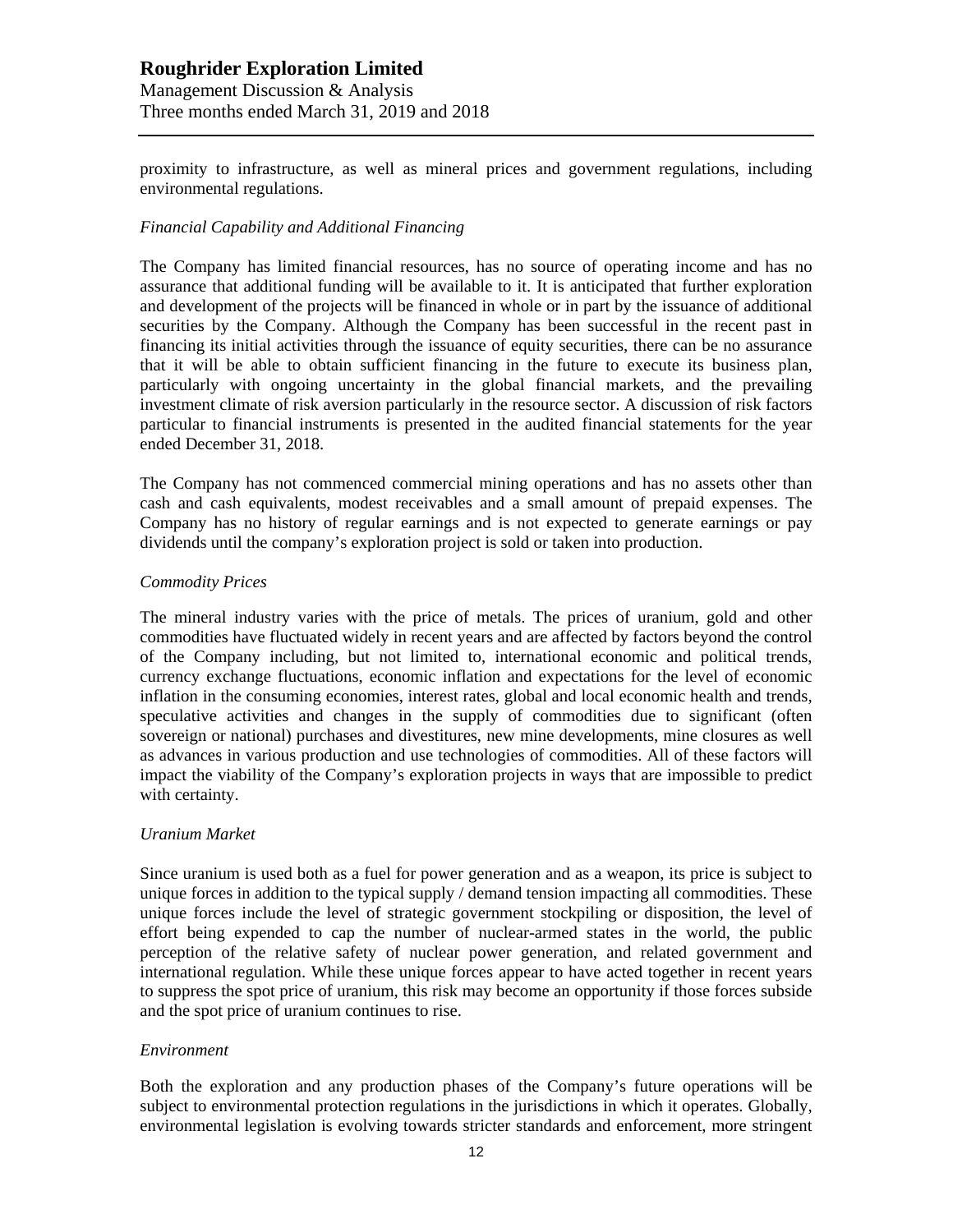# **Roughrider Exploration Limited** Management Discussion & Analysis Three months ended March 31, 2019 and 2018

environmental impact assessments of new mining projects and increasing liability exposure for companies and their directors and officers. There is no assurance that future environmental regulations will not adversely affect the Company or its future operations.

#### *Human Health*

The Company seeks to provide its employees with a safe and healthy workplace. The impact of highly contagious diseases, including the impact of a real or threatened pandemic, can be substantial both to individuals, and organizations. In the event of a disease outbreak, the Company may have to curtail or suspend operations for a period of time. Reduced operations could have varying impact on the Company, depending on the timing and duration of the incident and on other ancillary factors.

#### *Financial Instrument Risk*

As a result of its use of financial instruments, the Company is subject to credit risk, interest rate risk, currency risk, liquidity risk and other price risks. These risks are considered to be small. These risks are discussed comprehensively in the condensed interim financial statements for the three months ended March 31, 2019.

#### *Liquidity of Common Shares*

There can be no assurance that an active and liquid market for the Company's common shares will develop or continue to exist, and an investor may find it difficult to resell its common shares. In addition, trading in the common shares of the Company may be halted at other times for other reasons, including for failure by the Company to submit documents to the Exchange in the time periods required.

# **PROPOSED TRANSACTIONS**

There are no proposed transactions as at March 31, 2019 and to the date of this MD&A.

# **RECENT ACCOUNTING PRONOUNCEMENTS**

#### **Adoption of New Standards and Interpretations**

Accounting policies used in the preparation of these condensed interim financial statements are consistent with those described in the Company's audited annual financial statements for the year ended December 31, 2018, except for the following change to IFRS, which were adopted as at January 1, 2019:

*IFRS 16, Leases*: This new standard eliminates the classification of leases as either operating leases or finance leases and introduces a single lessee accounting model which requires the lessee to recognize assets and liabilities for all leases with a term of longer than 12 months. The Company has no leases as at March 31, 2019, therefore the adoption of IFRS 16 did not have a material impact on the Company's condensed interim financial statements.